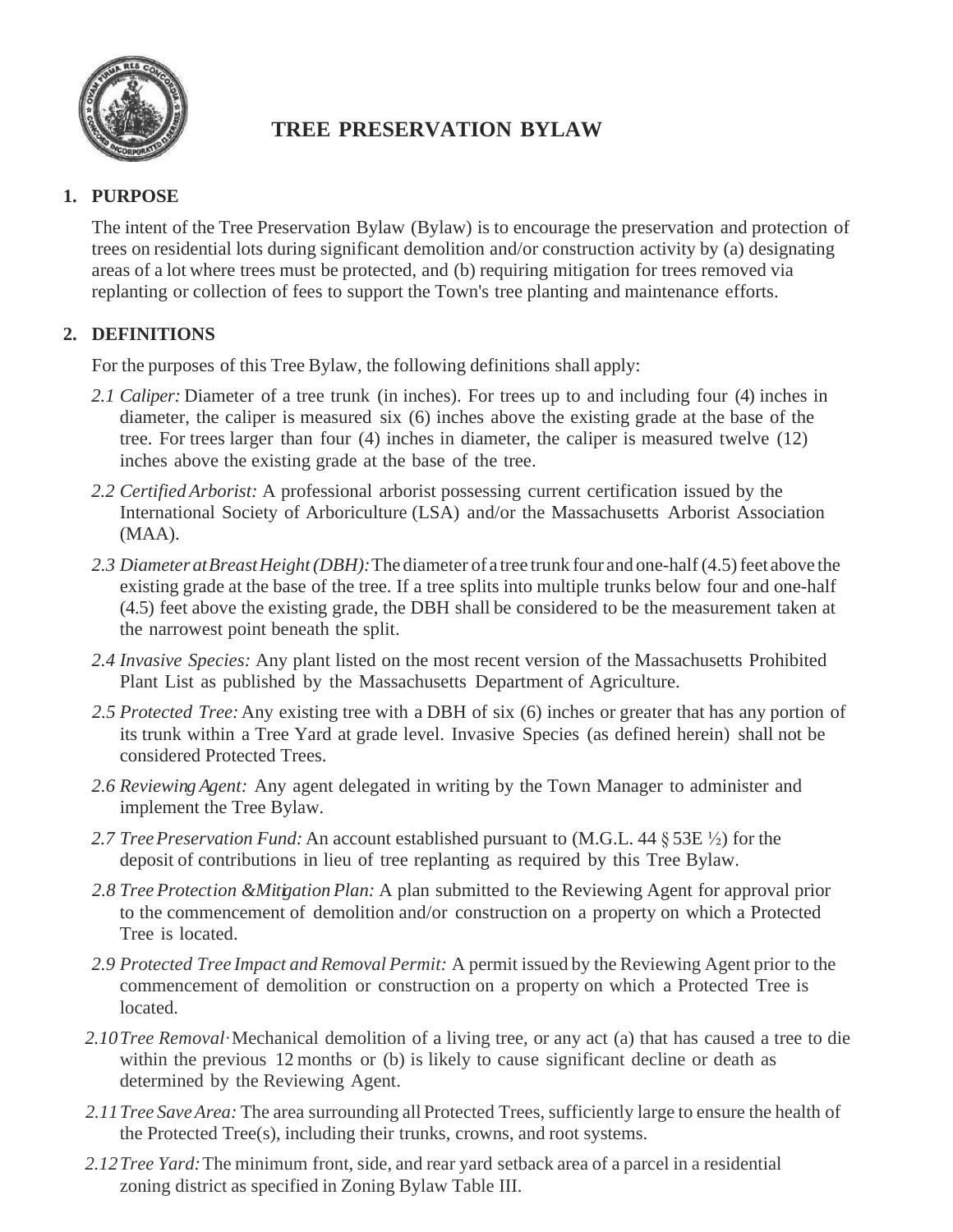#### **3. TOWN OF CONCORD TREE FUND**

There is hereby established a Town of Concord Tree Preservation Fund ("Tree Fund") pursuant to M.G.L. 44 § 53E ½. Any contributions collected per Section 5.2(b) of this Tree Bylaw shall be deposited in the Tree Fund and shall be used solely for the purpose of buying, planting, and maintaining trees within residential neighborhoods in the Town.

### **4. SCOPE AND APPLICABILITY**

- *4.1* Within the residential districts, it is prohibited to remove a protected tree during construction or within 12months prior to application for a demolition or building permit for:
	- *(a)* Demolition of an existing structure of 250 gross square feet or greater;
	- *(b)* Construction of any building or structure on a vacant lot; or
	- *(c)* Construction of one or more structures or additions to structures on a lot that increases the Gross Floor Area by 50% or greater, excluding basements, open or screened porches and decks.
- *4.2* The requirements of this Tree Bylaw shall not apply to:
	- *(a)* The subdivision of land under Town of Concord Subdivision Rules and Regulations;
	- *(b)* Those areas of property under the jurisdiction of the Wetlands Protection Act (Chapter 131 and 310CMR);
	- *(c)* Public Shade Trees pursuant to M.G.L. Chapter 87;
	- *(d)* Emergency projects necessary for public safety, health and welfare, as determined by the Reviewing Agent or the Town Tree Warden;
	- *(e)* Trees severely damaged as the direct result of a natural disaster;
	- *(f)* Trees that are hazardous as determined and confirmed in writing by a Certified Arborist, and;
	- *(g)* Trees currently infected by a disease or insect infestation of a permanent nature, as determined and confirmed in writing by a Certified Arborist.

### **5. TREE PROTECTION & MITIGATION**

- *5.1 Protection:* Each Protected Tree without a Protected Tree Impact and Removal Permit to be retained on property planned for demolition and/or construction activity shall be protected by the establishment of a fenced-off Tree Save Area. The Tree Save Area shall be delineated within the submitted Tree Protection & Mitigation Plan, shall be installed prior to any demolition or site work, and shall remain in place until work is completed on the property, excluding final landscaping. The applicant shall submit written documentation, prepared, dated and signed by a Certified Arborist, to the Reviewing Agent confirming that the required Tree Save Area has been installed as identified in the Tree Protection & Mitigation Plan before work on the property commences.
- *5.2 Mitigation:*The removal of a Protected Tree(s) from a property in connection with one or more of the circumstances set forth in Section 4.1 shall require mitigation based upon aggregate DBH of Protected Tree(s) removed. Mitigation shall be achieved by satisfying one or a combination of the following provisions:
	- *(a)* Replanting of Trees: For each inch of DBH of the Protected Tree(s) removed, no less than one- half inch of caliper of new tree(s) shall be replanted in accordance with the following:
		- *(1)* Each new tree must have a minimum caliper of two (2) inches;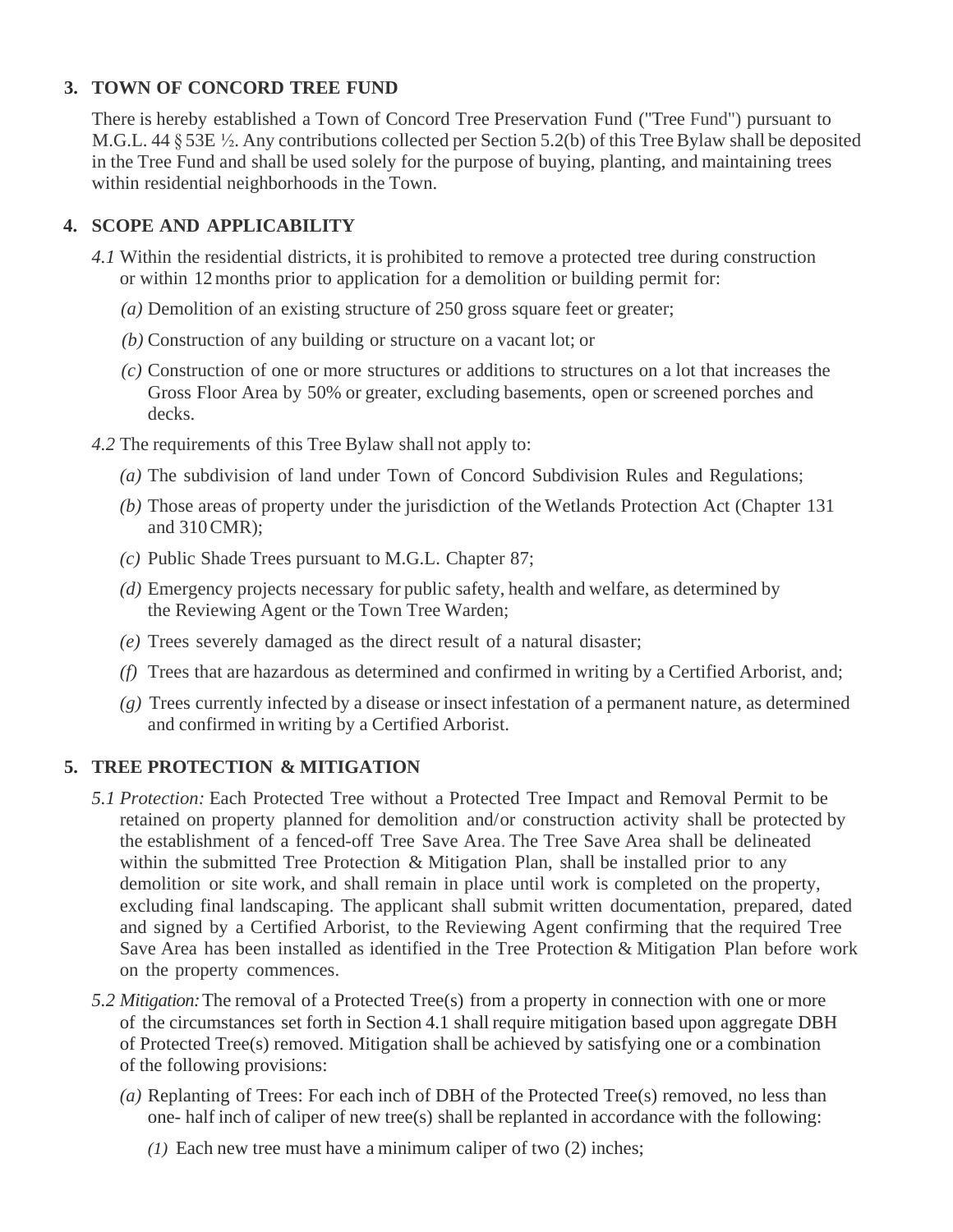- *(2)* Such replanting, either on the applicant's land or on land abutting the applicant's land with the express written approval of the owner of such abutting land, shall occur prior to the issuance of a Final Certificate of Occupancy, or be otherwise assured at such time to the satisfaction of the Reviewing Agent in a manner consistent with the Rules and Regulations;
- *(b)* Contribution to the Town of Concord Tree Preservation Fund: The Planning Board shall establish a Tree Fund contribution schedule with approval by the Select Board assigning a value per inch of DBH of Protected Tree(s) to be removed and not otherwise mitigated. Tree Fund contributions shall be received by the Town prior to the issuance of all applicable permits.

Mitigation measures shall be identified in the submitted Tree Protection and Mitigation Plan. The removal or proposed removal of a Protected Tree(s) that has been mitigated for, in conjunction with a previous applicable permit, shall not require additional mitigation under subsequent permits, unless such mitigation has not been completed or otherwise assured.

- *5.3 Unauthorized Removals:*The removal of any Protected Tree without a Protected Tree Impact .and Removal Permit not identified on the Tree Protection & Mitigation Plan shall require mitigation at the rate specified in Section 5.2. In addition, any person removing any Protected Tree (a) without a Protected Tree Impact and Removal Permit or (b) not identified on the Tree Protection & Mitigation Plan, in violation of this bylaw shall be subject to a non-criminal disposition fine as specified in Appendix A of the Regulations for Enforcement of Town Bylaws under Massachusetts General Laws c. 40, §21D and the Bylaw for Non-Criminal Disposition of Violations adopted under Article 47 of the 1984 Town Meeting, as amended. Any such fines shall be paid to the Town of Concord.
- *5.4 Plan Review and PermitIssuance:*
	- *(a)* Tree Protection & Mitigation Plan Submittal: Prior to the issuance of a Protected Tree Impact and Removal Permit in connection with one or more of the circumstances set forth in Section 4.1 on property on which a Protected Tree is located or was located within twelve (12) months prior to application, the owner of the property shall submit a Tree Protection & Mitigation Plan to the Reviewing Agent along with the applicable application and fee.
	- *(b)* Tree Protection & Mitigation Plan Requirements: The submitted Tree Protection & Mitigation Plan shall be a to-scale survey or site plan that indicates the applicable Tree Yard, existing improvements, proposed construction, Protected Trees, Tree Save Area and preservation and maintenance procedures in accordance with the Rules and Regulations in effect at the time. It must also specify any tree removals and proposed mitigation measures per Section 5.2.
	- *(c)* Re-Submittal: If demolition or construction has not commenced within twelve (12) months of the date that a Tree Protection & Mitigation Plan was submitted for a property, or if removal of a previously unidentified Protected Tree is necessary during the course of construction, an amended Tree Protection & Mitigation Plan shall be submitted identifying any changes from the previous plan and associated mitigation measures. If demolition and/or construction is not completed within 12 months from the Reviewing Agent's initial inspection date, an application for a permit extension and re-inspection fee shall be submitted. Additional permit extension applications and re-inspection fees shall be submitted every 12 months thereafter until demolition and construction is completed.
	- *(d)* Reviewing Agent Action: If the Tree Protection & Mitigation Plan is consistent with the protection and mitigation requirements contained herein and any established Rules and Regulations, and applicable Tree Fund contributions have been submitted, the Reviewing Agent shall issue a Protected Tree Impact and Removal Permit and notify the appropriate Town Department(s) of such issuance. If the proposal does not meet or satisfy these